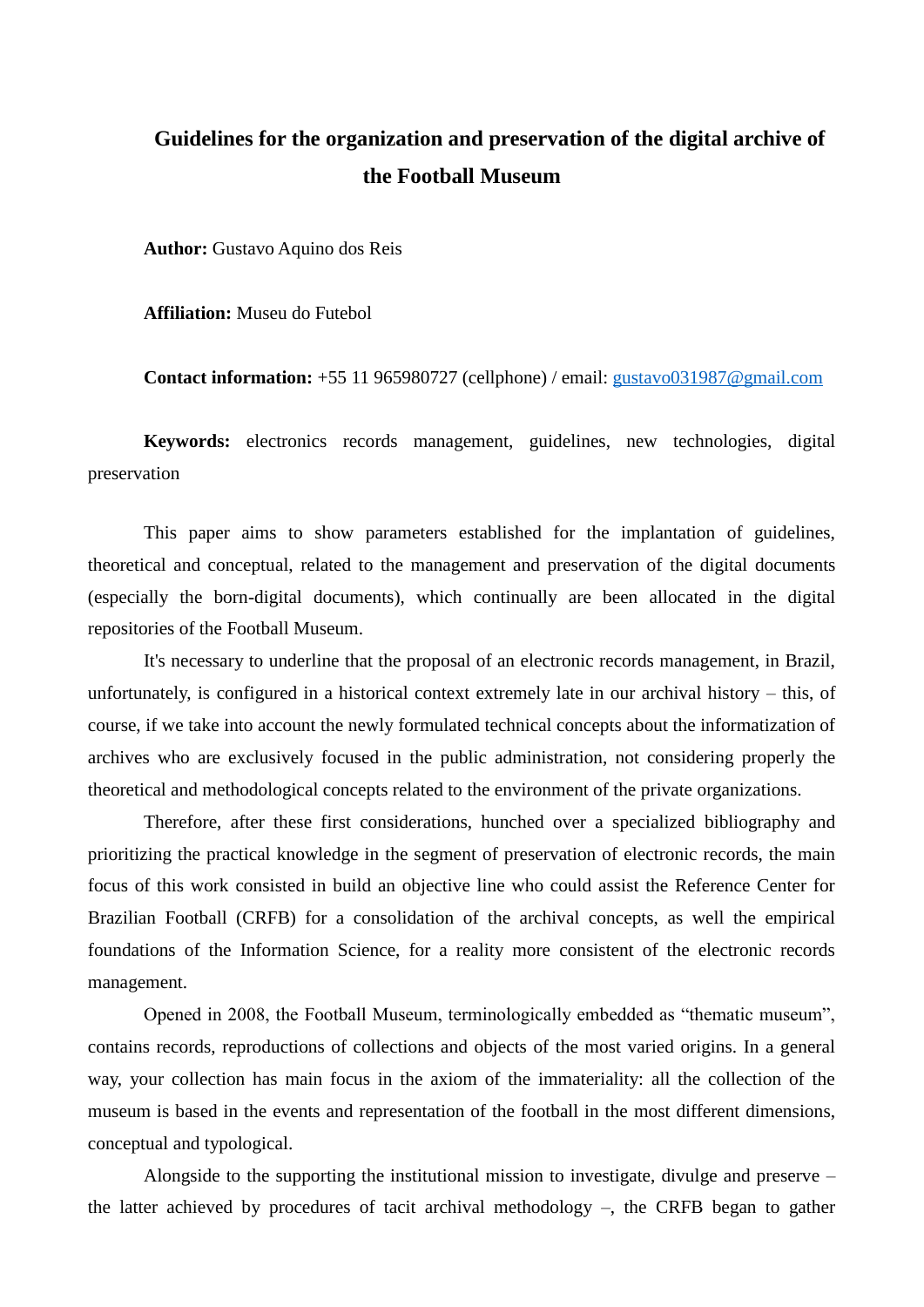materials of different typologies accumulated through the curatorial researches realized in the fulfillment of the activities of the museum, presenting a fairly circumscribed universe who, from a point of view of avant-garde, fits in the propose related to the treatment of a patrimonial heritage of his generator theme; these accumulated materials include: photographic reproductions (images of objects, documents or places related directly to the memory of the football), digital prospects, digital blueprints, audiovisual recordings of oral memory and etc,.

So it was in this reality permeated with a conscious ode to the immaterial and a voluntary incorporation of the new technologies of instrumental research that, after five years of development, a considerable collection of archival documents was constituted at the Football Museum. Due the great number of exhibitions, the various socio-cultural activities and the administrative developments related to the functional goals of the institution, it is very understandable that the electronic records are fundamentally rooted to the practical reality of the museum. These documents are created in a great profusion, in an organic way, and most of times, after used they pass to be totally unseen and, without any concern to develop a well-structured policy of archival management who would allow its digital preservation and the recovering of the information, they are moved to the digital repositories confirming the typical and reckless motto: "preserve and forget".

The Football Museum, in an attempt to implement procedures for the electronics records management and aware of the ephemeral paradigm that permeates the digital repositories, proposes seven guidelines for the preservation, organization and dissemination of your digital archive:

Structural organization of the directories corresponding to the different areas of the museum;

Standardization of nomenclature of the digital documents; Evaluation of digital garbage;

Guidelines for the assurance of the reliability and authenticity of electronic documents;

Preservation of electronic files in an extension who ensures the impossibility of change, both in content and in form;

Application of audit trails for monitoring the management of electronic documents;

Definition of access controls.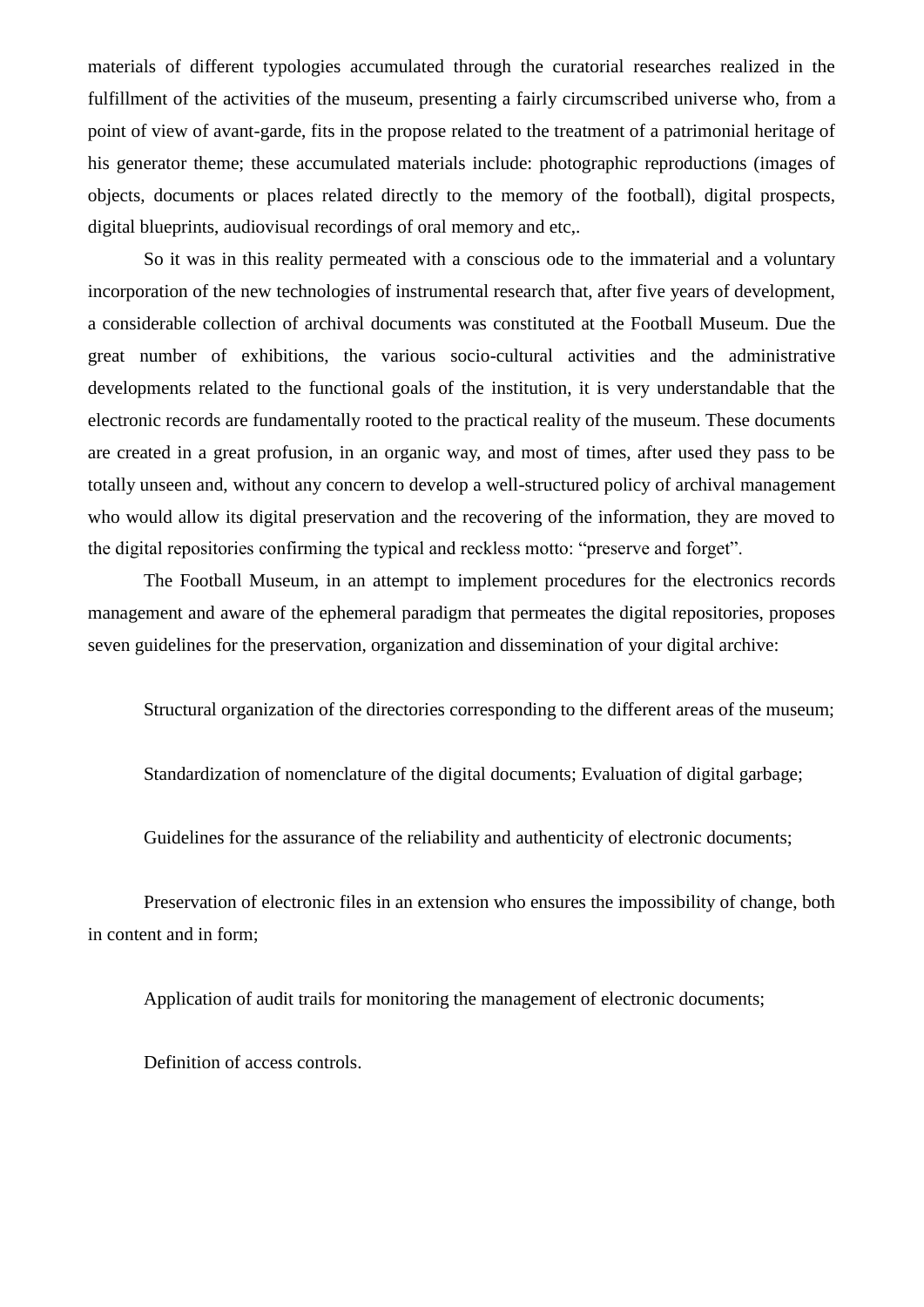## **Conclusion**

Though is still in a theoretical context, the main focus of these seven guidelines is to consolidate a management program and crystallize it into the practical routine of the institution that, until this moment, don't had any guideline to help the preservation of the electronic records. Part of this problem comes from the digital storage industry who sing songs about the new options of the market; after all, the costs for each *gigabyte* or *terabyte* been falling over the years and are becoming more affordable when compared to the costs and capabilities offered earlier in this century. However, the main point is that the industry sells the idea that the digital preservation is done by making investments in storage and backups, forgetting to mention many other parallel activities that are crucial for the safeguard of the electronic records.

We should not think in long-term projects that cannot be sustained; in fact, the sustainability of the system as a whole has to be something thought since the beginning of the digital preservation project and should always be the goal of any program